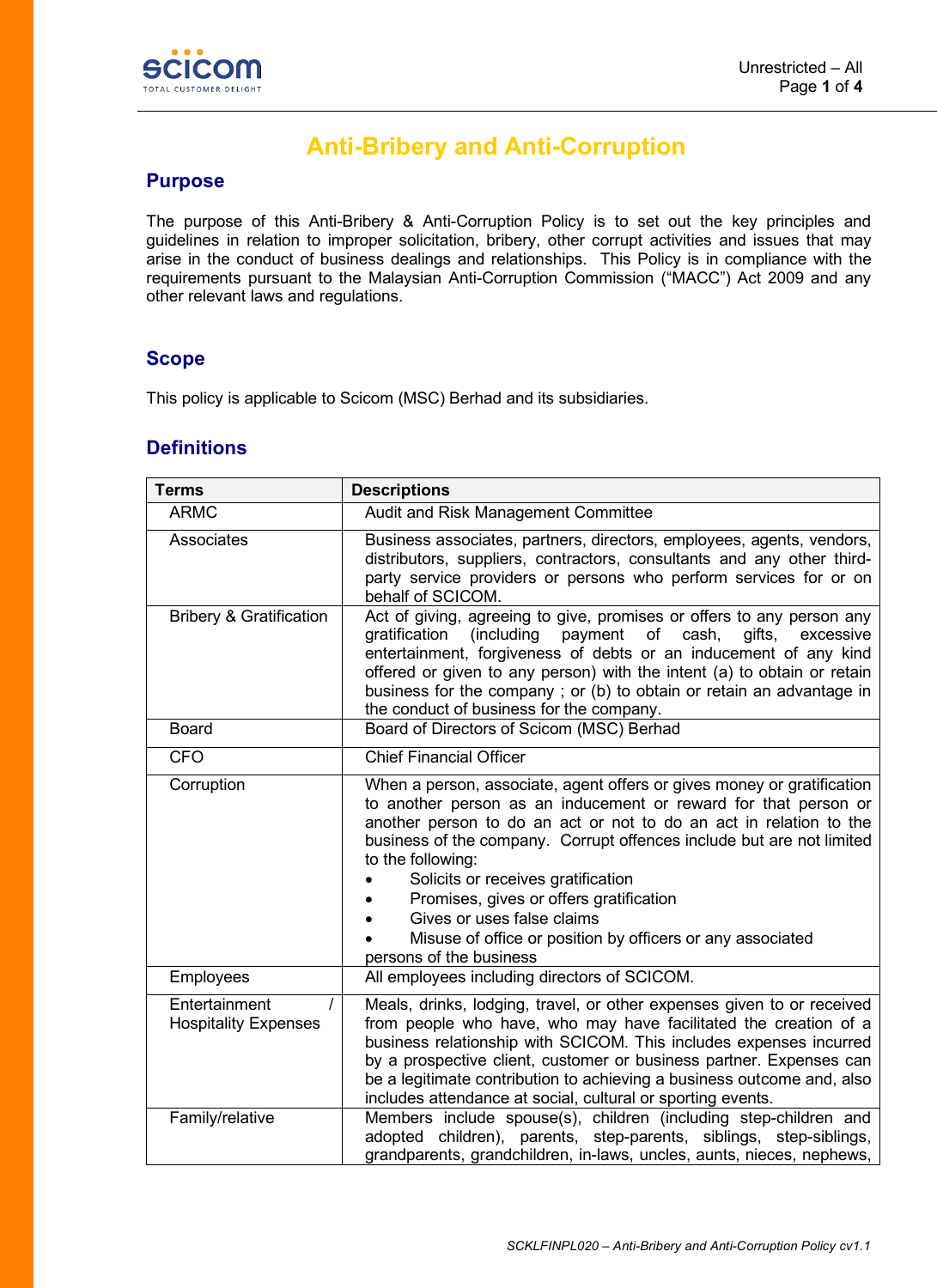

| Terms                         | <b>Descriptions</b>                                                                                                                                                                                                                                                                                                                                          |
|-------------------------------|--------------------------------------------------------------------------------------------------------------------------------------------------------------------------------------------------------------------------------------------------------------------------------------------------------------------------------------------------------------|
|                               | and first cousins, any lineal ascendant or descendant of that person.                                                                                                                                                                                                                                                                                        |
| Gifts                         | Money, goods or services, which, if given appropriately, are a mark of<br>friendship or appreciation. Gifts should be given without expectation of<br>consideration or value in return.                                                                                                                                                                      |
| Money Laundering              | Process of introducing money, property or other assets derived from<br>illegal and criminal activities into the legal financial and business cycle<br>to give it a legitimate appearance. It is a process to clean 'dirty' money<br>in order to disguise its criminal origin.                                                                                |
| <b>Public Officials</b>       | Includes members of the administration, civil servants, members of<br>the police and armed forces, judicial and legal services, educationists,<br>politicians, political secretaries, members of Parliament, officers to<br>Public Bodies, candidates for public office, officials of any political<br>parties and officials of any state-owned enterprises. |
| <b>Public Bodies</b>          | Includes the Government of Malaysia, State Government, any local<br>and statutory authority, national or state department, registered<br>societies, registered sports bodies, company or subsidiary of any<br>public bodies.                                                                                                                                 |
| The Company                   | Scicom (MSC) Berhad                                                                                                                                                                                                                                                                                                                                          |
| The Group or<br><b>SCICOM</b> | Scicom (MSC) Berhad and its subsidiaries                                                                                                                                                                                                                                                                                                                     |

# **Policy**

### **1. Policy Statement**

SCICOM has adopted a ZERO tolerance policy against all forms of bribery and corruption in compliance with the Malaysian Anti-Corruption Commission Act 2009 (revised 2018) ("MACC Act").

SCICOM's Code of Business Conduct and Ethics (CODE) sets out our core principles in this regard. Scicom's Anti-Bribery and Anti-Corruption Policy (hereinafter referred to as the "SABAC Policy)") outlines those principles.

SCICOM adopts the SABAC Policy to safeguard the integrity and credibility of the Company in upholding the principles of good conduct, professionalism as outlined in the Company's Code of Business Conduct and Ethics.

SCICOM applies a range of procedures for the prevention of bribery and corruption. These include risk assessment, implementation of risk mitigation measures and appropriate controls, managing of third-party risks, training and communication, as well as monitoring and reviews. The management will perform a comprehensive risk assessment on every three year, with intermittent assessments conducted when necessary. The management review and assess the adequacy and implementation of the SABAC policy on a regular basis.

The SABAC Policy provides detailed guidelines on the standards of compliance expected from each employee as well as the Directors, Associates, subsidiaries and associated companies in relation anti-corruption and bribery. If necessary. the management will perform due diligence/background check on relevant personnel prior to entering any formalized relationship.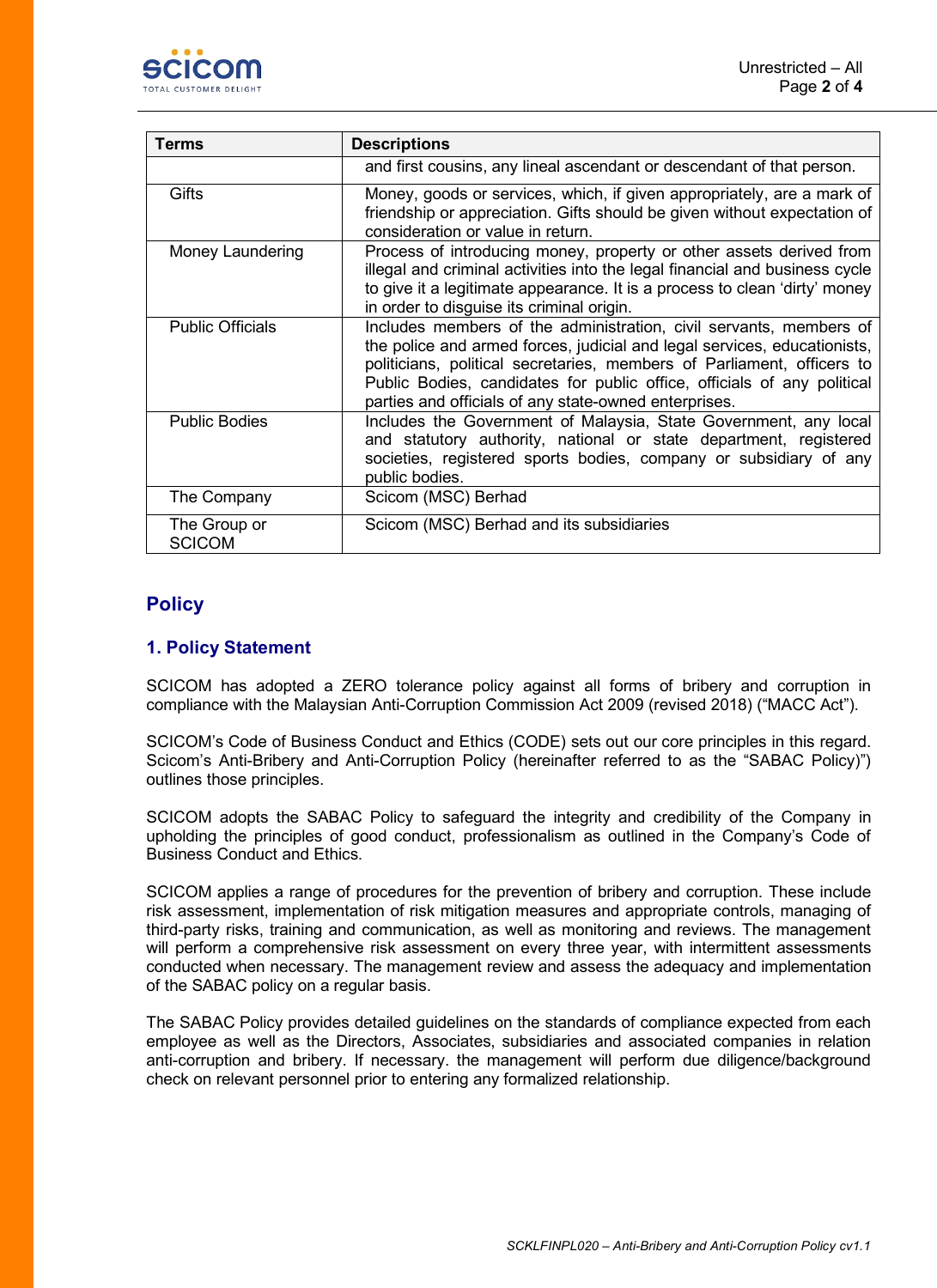

While the policy is not intended to be exhaustive, SCICOM's employees and/or any person(s) associated with SCICOM shall always observe and ensure compliance with all applicable laws, rules and regulations, policies and procedures to which they are bound to observe in the performance of their duties and obligations.

SCICOM prohibits its Directors, Employees, Representatives, whether acting for himself or another, to perform or do any of the following:

- (a) give, promise to give, or offer, a payment, loan, reward, gift or entertainment, etc, to a Public Official or any third party with the expectation or hope that a business advantage will be received, or to reward a business advantage already obtained, for example securing a permit, securing or renewing a contract with favourable terms, to obtain information not readily available, to influence a Public Official or third party to take or omit an action in violation of his or her duty, or anything related to the performance of his duty;
- (b) to make 'facilitation payments', which also includes to give, promise to give, or offer, a payment, loan, reward, gift, entertainment, etc to a Public Official, or any third party to secure or expedite the performance of a routine procedure.
- (c) However, SCICOM recognises that there could be circumstances where a facilitation payment may be necessary to avoid injury, loss of life or liberty. Any such facilitation payment to be made should obtain prior approval of the Group Chief Executive Officer where practicable, or if prior approval is not practicable, to be immediately reported to the Group Chief Executive Officer.
- (d) threaten or retaliate against any person who has refused to commit a bribery offence or who has raised concerns under this Policy;
- (e) participate in any corrupt activity such as extortion, collusion, breach of trust, abuse of power, trading under influence, embezzlement, fraud or money laundering;
- (f) engage in any activity that might lead to a breach of this Policy.

#### **1.1. Gifts, Entertainment, Hospital and Travel**

This policy does not prohibit normal business hospitality, so long as it is reasonable and justifiable. The intention behind any gift, entertainment, hospitality or travel should always be considered and nothing should be specifically expected or demanded in return.

As a general principle, Directors, Employees, or Associates should not accept from or give a gift, entertainment, hospitality or travel benefits to a third party (including a Public Official) if it is made with the intention of influencing the Public Official or the third party to obtain or retain business, or in exchange for favours or benefits.

## **1.2. Charitable Contributions, Donations and Sponsorships**

Charitable contributions, donations and sponsorships are acceptable, whether of in-kind services, knowledge, time, or direct financial contributions. However, Directors, Employees and Representatives must be careful to ensure that the charitable contributions, or any contribution of kind are not used to conceal bribery or corruption.